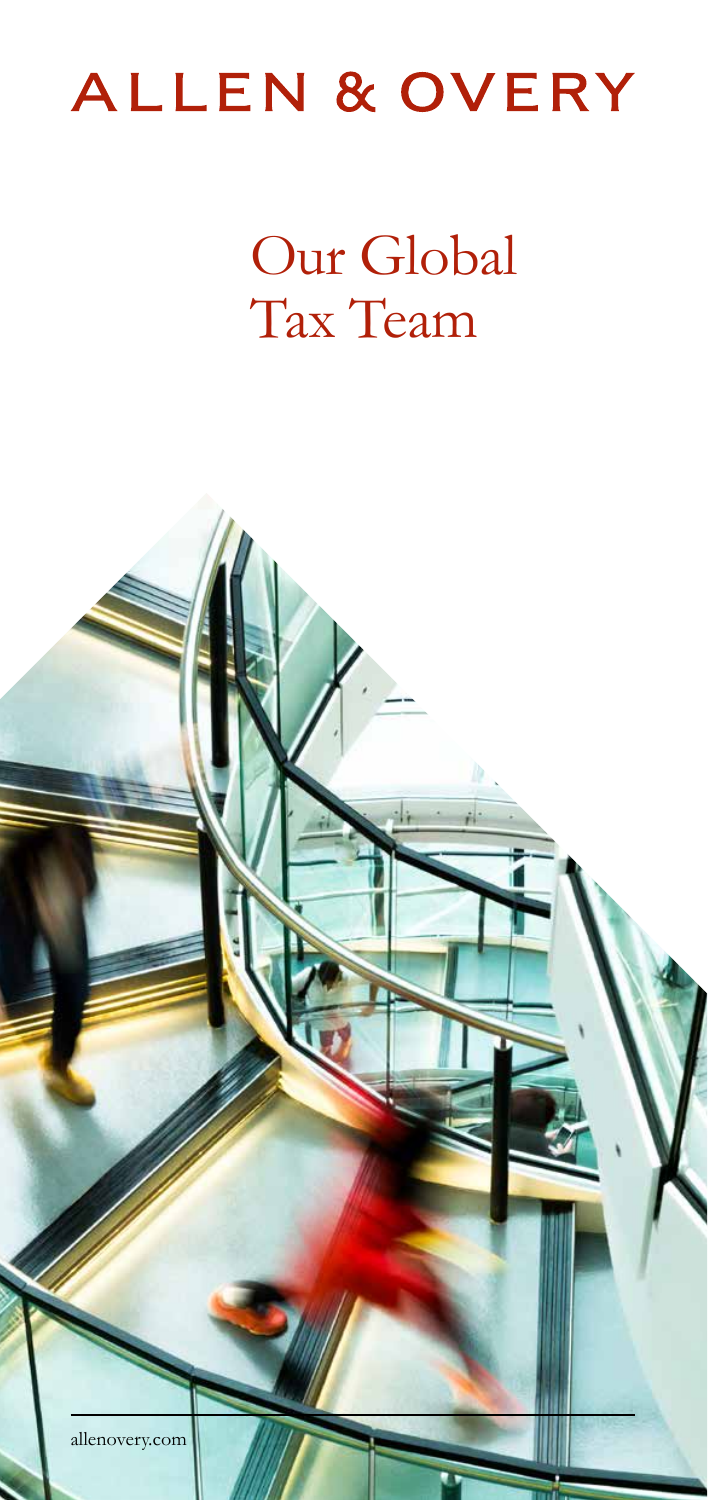### Australia

#### Belgium



Ka Sen Wong Partner – Sydney Tel +612 9373 7858 kasen.wong@allenovery.com



Angela Melick Counsel – Sydney Tel +612 9373 7591 angela.melick@allenovery.com

# Czech Republic



Patrick Smet Partner – Brussels Tel +32 2 780 2431 patrick.smet@allenovery.com



Isabelle Panis Counsel – Brussels Tel +32 2 780 2479 isabelle.panis@allenovery.com



Michal Dusek Tax Adviser – Prague Tel +420 222 10 7159 michal.dusek@allenovery.com



Radek Novotny Tax Adviser – Prague Tel +420 222 10 7155 radek.novotny@allenovery.com

### France



guillaume.valois@allenovery.com mathieu.vignon@allenovery.com Guillaume Valois Partner – Paris Tel +33 1 40 06 5308



Mathieu Vignon Partner – Paris Tel +33 1 40 06 5363



Charles del Valle Counsel – Paris Tel +33 1 40 06 5394 charles.delvalle@allenovery.com





Michael Ehret Partner – Frankfurt Tel +49 69 2648 5586 michael.ehret@allenovery.com



Heike Weber Partner – Frankfurt Tel +49 69 2648 5879 heike.weber@allenovery.com



Tim Spranger Counsel – Frankfurt Tel +49 69 2648 5437 tim.spranger@allenovery.com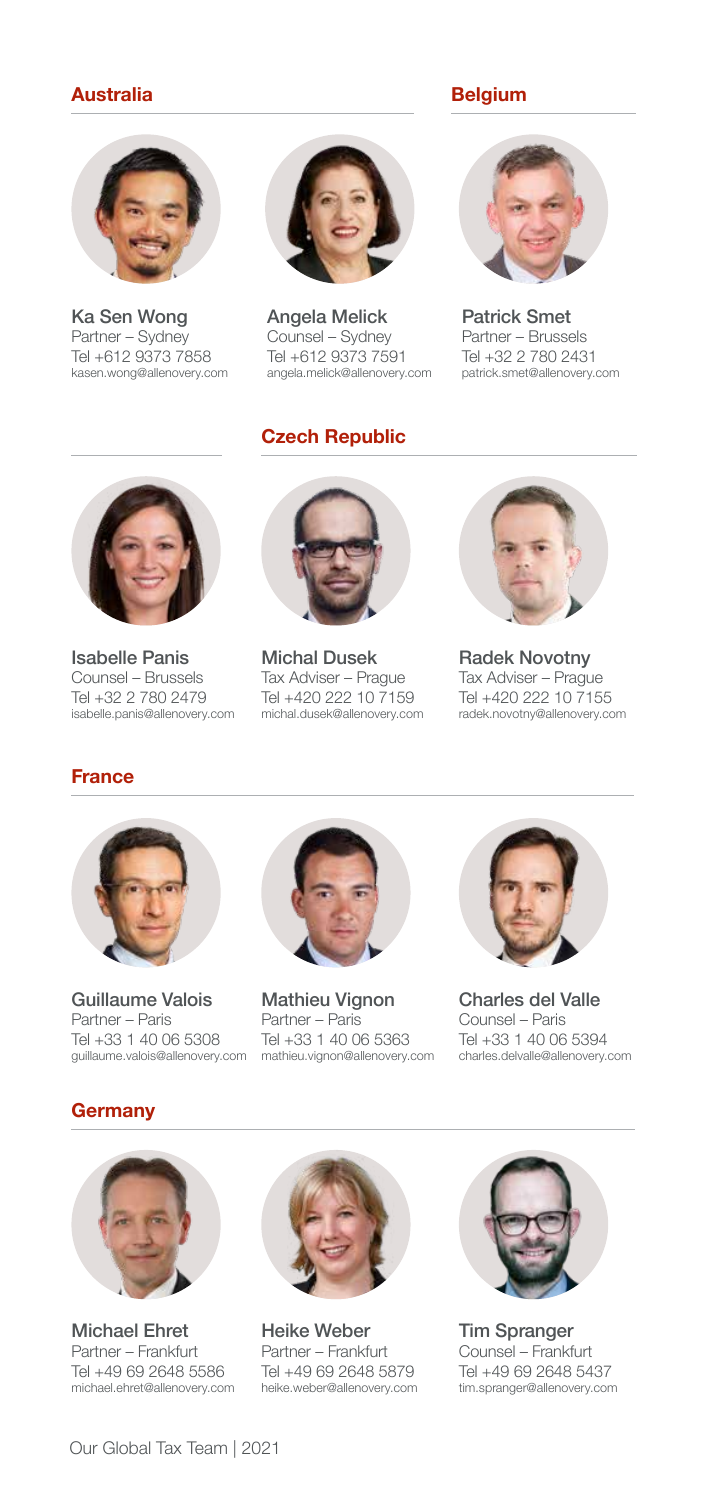

Gottfried Breuninger Partner – Munich Tel +49 89 71043 3302 gottfried.breuninger @allenovery.com



Magnus Müller Partner – Munich Tel +49 89 71043 3111 magnus.mueller@allenovery.com



Dirk Schade Counsel – Munich Tel +49 89 71043 3106 dirk.schade@allenovery.com

# Luxembourg



Christina Habermayr Counsel – Munich Tel +49 89 71043 3107 christina.habermayr@ allenovery.com



Italy

Francesco Guelfi Partner – Milan Tel +39 02 2904 9659 francesco.guelfi@allenovery.com



Patrick Mischo Partner – Luxembourg Tel +352 44 44 55429 patrick.mischo@allenovery.com

# **Netherlands**



Jean Schaffner Partner – Luxembourg Tel +352 44 44 55613 jean.schaffner@allenovery.com



Sophie Balliet Counsel – Luxembourg Tel +352 44 44 5 5221 sophie.balliet@allenovery.com



Godfried Kinnegim Partner – Amsterdam Tel +31 20 674 1120 godfried.kinnegim @allenovery.com



Rens Bondrager Partner – Amsterdam Tel +31 20 674 1314 rens.bondrager@allenovery.com



John Brouwer Of Counsel – Amsterdam Tel +31 20 674 1541 john.brouwer@allenovery.com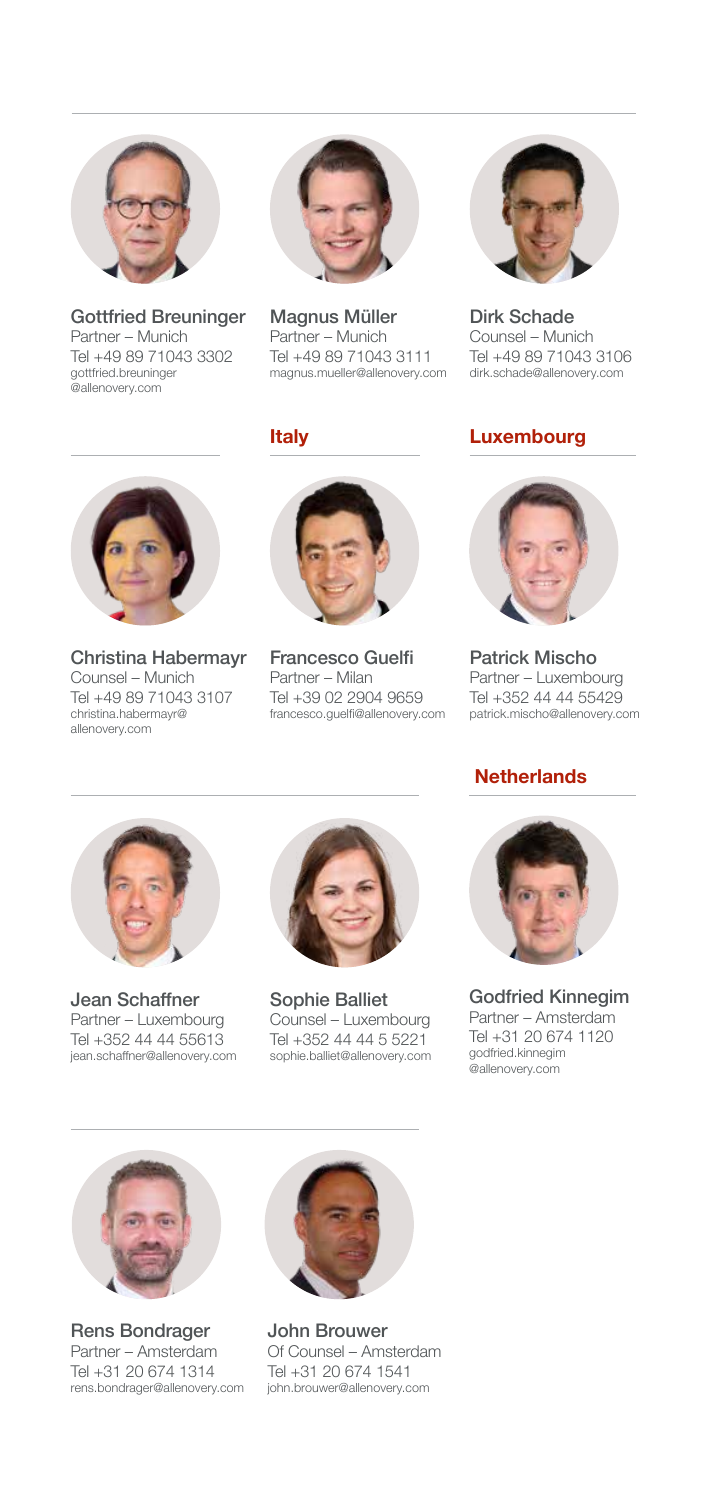### Poland Spain



Maciej Kulawik Counsel – Warsaw Tel +48 22 820 6135 maciej.kulawik@allenovery.com



Ishtar Sancho adolfo.zunzunegui@allenovery.com ishtar.sancho@allenovery.com Adolfo Zunzunegui Partner – Madrid Tel +34 91 782 9755



Counsel – Madrid Tel +34 91 782 9837

"Experienced working on cross-border mandates from the UK and Europe, where the firm excels in a number of both Easter and Western European jurisdictions. Strong track record advising on high-value tax mandates for clients in a range of sectors, with notable strength advising major multinational banks."

Chambers & Partners Global, Tax

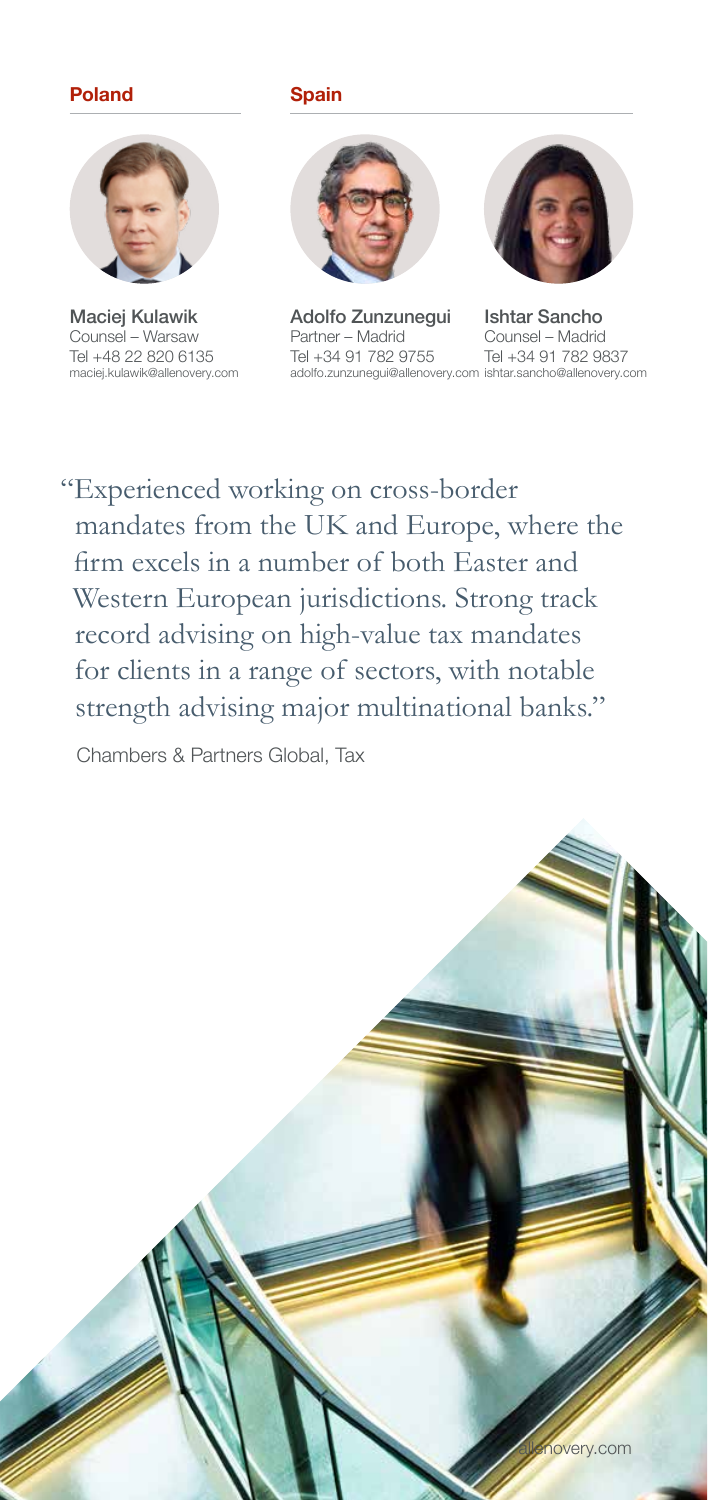

James Burton Partner – London Tel +44 20 3088 2911 james.burton@allenovery.com



Lydia Challen Partner – London Tel +44 20 3088 2753 lydia.challen@allenovery.com



Christopher Harrison Partner – London Tel +44 20 3088 3638 christopher.harrison@allenovery.com



Vimal Tilakapala Partner – London Tel +44 20 3088 3611 vimal.tilakapala@allenovery.com



Charles Yorke Partner – London Tel +44 20 3088 4925 charles.yorke@allenovery.com



Gareth Banfield Counsel – London Tel +44 20 3088 3655 gareth.banfield@allenovery.com



Tim Harrop Counsel – London Tel +44 20 3088 3983 tim.harrop@allenovery.com



Esther Lemmon Counsel – London Tel +44 20 3088 2738 esther.lemmon@allenovery.com



U.S.

Jack L. Heinberg Partner – New York Tel +1 212 610 6383 jack.heinberg@allenovery.com



Dave Lewis Partner – New York Tel +1 212 610 1147 dave.lewis@allenovery.com



Caroline Lapidus Senior Counsel – New York Tel +1 212 756 1123 caroline.lapidus@allenovery.com

## UK